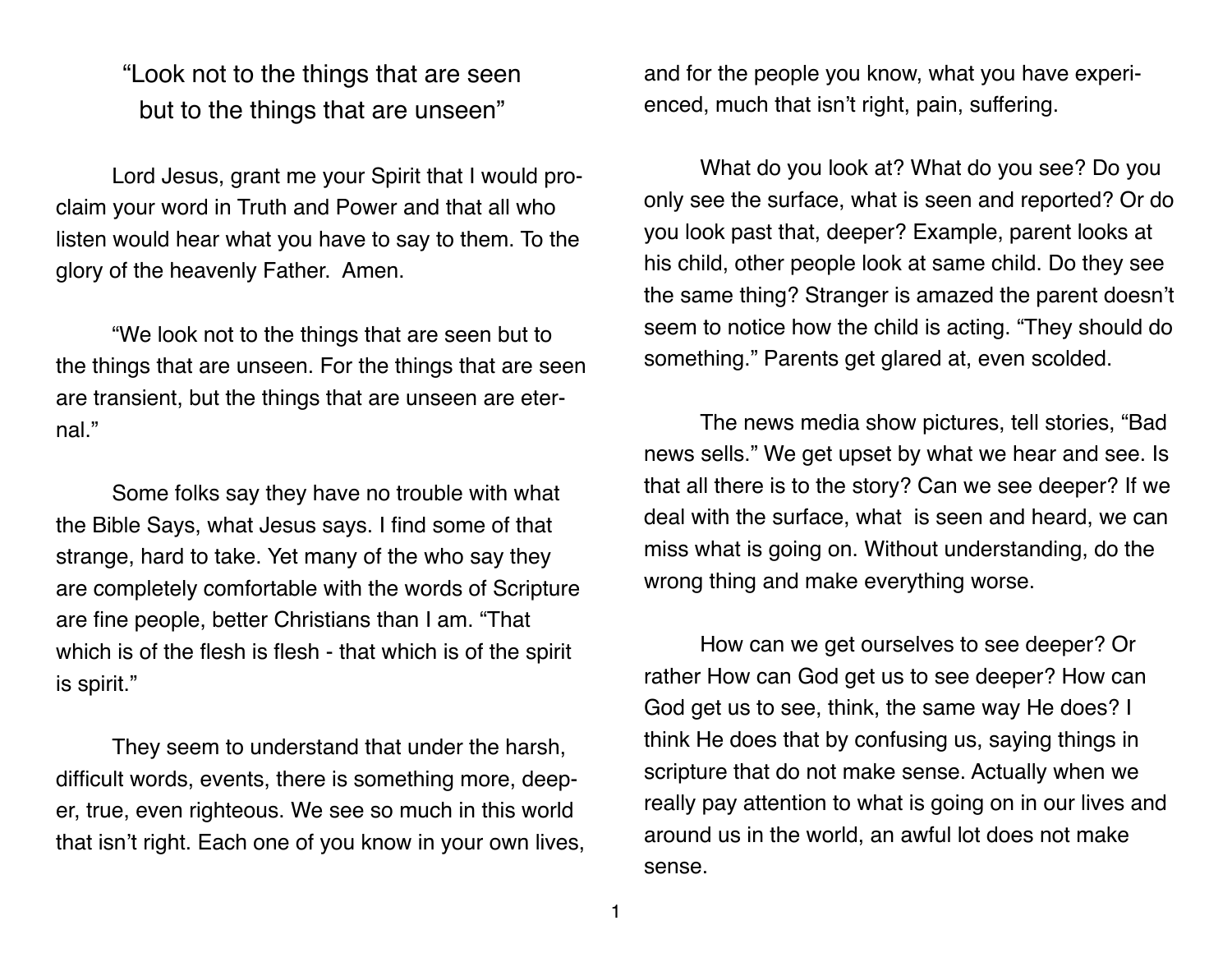Young people, children, many who are older than that, are told "you will understand when you get older". In psychology they talk about "mid life crisis", realizing you are not going to reach your goals. For some that is hard to accept. They have reached their peak and it is all downhill from then on.

Young people have a similar challenge that is basic to really becoming adult. They have to give up the idea they will understand themselves, understand what is going on, how the world, society functions. They have to give up the idea they can or they can with God's help control their future. The best they, we, can do is be happy passengers on the ship of life. We are not the captain of our souls, our lives. We never will be.

Now I know they are many who will disagree with what I just said. They have been the captain, directed their lives and are reaching the goals they set. The media are full of stories of those people and books and articles how you can do the same. Christians too get in the game with books, workshops, articles, whole churches. Be a success in Christ with us.

Look not to the things that are seen but to the things that are unseen. So we do not lose heart. Though our outer nature is wasting away, our inner nature his being renewed day by day. For this slight momentary affliction is preparing for us an eternal weight of glory beyond all comparison, as we look not to the things that are seen but to the things that are unseen."

We have no problem hearing the words and understanding them. But really understanding what they mean, that has been a cause of argument for centuries. No matter what you or I think, there are people who think something very different. Of course I am right and they are all wrong.

Does that mean God, Jesus, was not right in saying these things? He knew, He intended it this way. The thoughts, arguments, provoke us to deeper thought. "Look not to the things that are seen but to the things that are unseen." We are called to share our faith in God. God places us here as His witnesses so others might also come to Him.

Faith is the gift of God. You do not believe, I do not believe because we decided to believe, have faith, trust in God. Well yes we did sort of, but we only did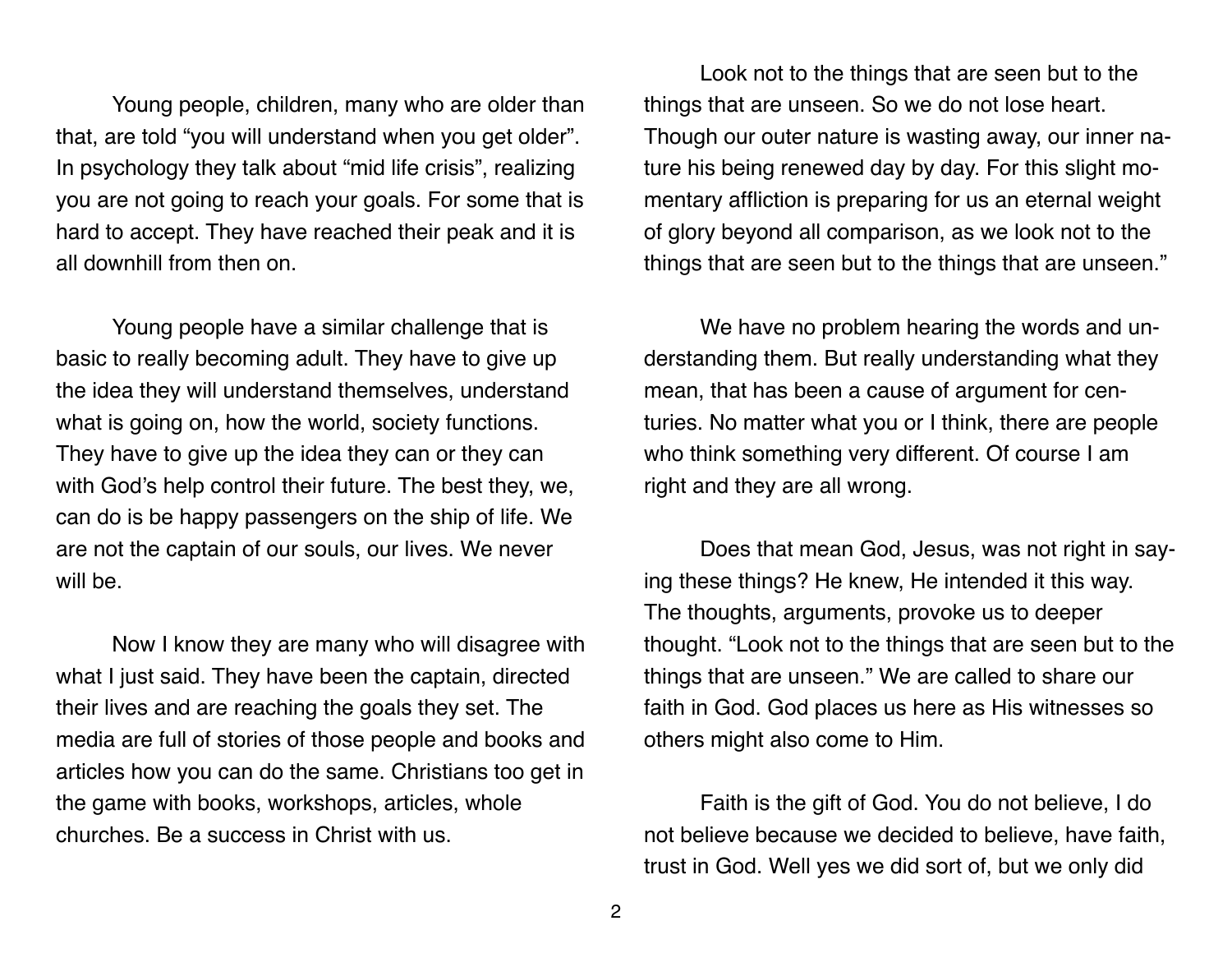because God gave us the faith, the Spirit, to do so. Have you ever been concerned about someone you care for who does not believe? that someone you care about is on the path to hell? Argue, talk, plead, they don't see it. refuse, stubborn, blind. Pray for them, never give up praying.

They can not believe, have faith, unless, until, God gives that to them. That realization changes the whole situation. There is spiritual warfare going on between God and Satan over them. Our lives are part of that battlefield. We are soldiers in that fight, but soldiers who are passengers on the ship of life, not the admiral, not the captain. Maybe more like the fellow down below stoking coal in the boilers, maintaining the equipment.

Many will be watching tonight the next installment of the A.D. series on TV. It is fiction but gives us an idea of what life was like for the first believers just after Jesus ascended back into heaven. TV & movies always show events up close and personal. Large cities, high officials, governments do not show well. Caiaphas is the Prime Minister - King of the nation. Hard to picture him as a high official surrounded by bureaucrats.

"Look not to the things that are seen but to the things that are unseen" We need to do what the screen writers do. To tell their story they ignore much of what is around - look not to the things that are seen. They focus on the interaction between the characters - to see the things that are unseen.

What is important is not this world and what is going on around us. We see it and it gets in our way. We must see what is unseen, God, salvation, the Spirit of love and power - the unseen. If, when we see the invisible, the unseen, if affects us, it changes how we feel about ourselves, how we feel about that is around and how we deal with that.

 We get upset by what we hear and see. Is that all there is to the story? Can we see deeper? If we deal with the surface, what is seen and heard, we can miss what is going on and make everything worse.

See the invisible victorious love of God for you. He changes us as we are washed in His love, fed by His Spirit. Instead of seeing evil people around see them as people who need to be loved, cared for, and